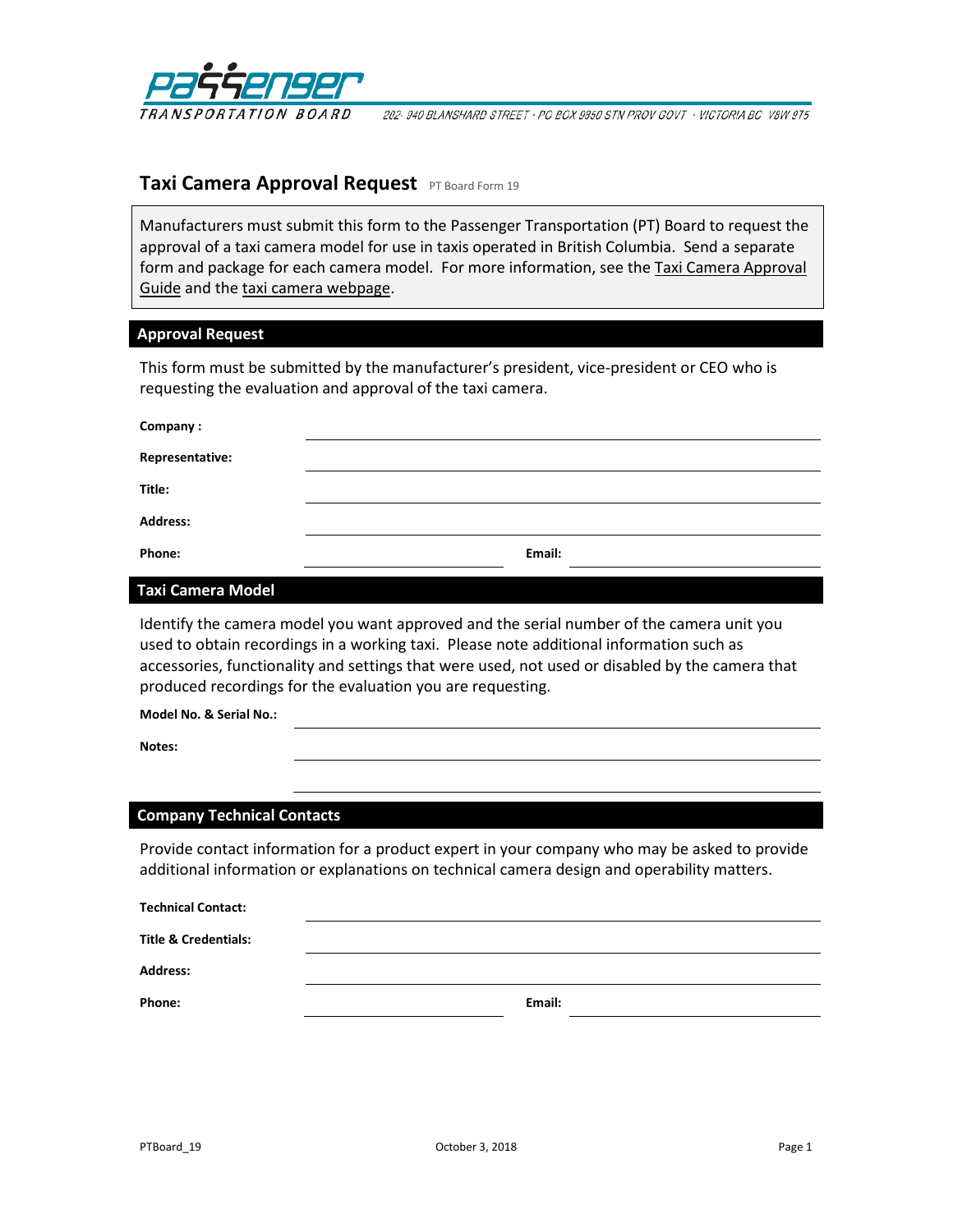# **Contents of Your Approval Request Package**

Complete the remainder of this form to provide requested information and identify all documents and accompanying items you are providing for the evaluation of your taxi model. For each item you are including in your approval request package, please use the "Item No." column to assign a number. We also suggest that you use the Item No. in the name of each document, electronic file, and item in your package.

# **Market Experience & Capacity**

Your company must show its capacity to manufacture mobile camera systems for use in taxi camera fleets in BC. Provide information on company letterhead and supporting documentation (e.g. company brochure, webpages, sales spreadsheet, letters from regulators or customers) that shows the following:

- 1. Within the past 5 years, your company has sold 2,000 or more in-vehicle cameras that are used in fleets of commercial, transit or first-responder vehicles.
- 2. Your company sells cameras in Canada and British Columbia or is establishing the capability to do so.
- 3. Your company provides or is establishing the ability to provide:
	- a. after-sales warranty or repair services in Canada and British Columbia for your in-vehicle camera systems (provide details about the service delivery model you use, any third-party companies that provide direct services to your customers on your behalf, and the locations of service depots)
	- b. software, support and training for police departments and camera equipment installers in British Columbia cities where taxi cameras are purchased and used.

| Documentation of Manufacturing, Sales & Service Capacity                                        |  |  |
|-------------------------------------------------------------------------------------------------|--|--|
|                                                                                                 |  |  |
|                                                                                                 |  |  |
|                                                                                                 |  |  |
|                                                                                                 |  |  |
|                                                                                                 |  |  |
| <b>Prior Approval Requests in BC</b>                                                            |  |  |
| Is this the first request for BC approval of your taxi camera model? $\square$ Yes $\square$ No |  |  |

If no, attach an explanation of steps to address the model's incomplete or unsatisfactory result.

#### **Explanation Letter Item No.**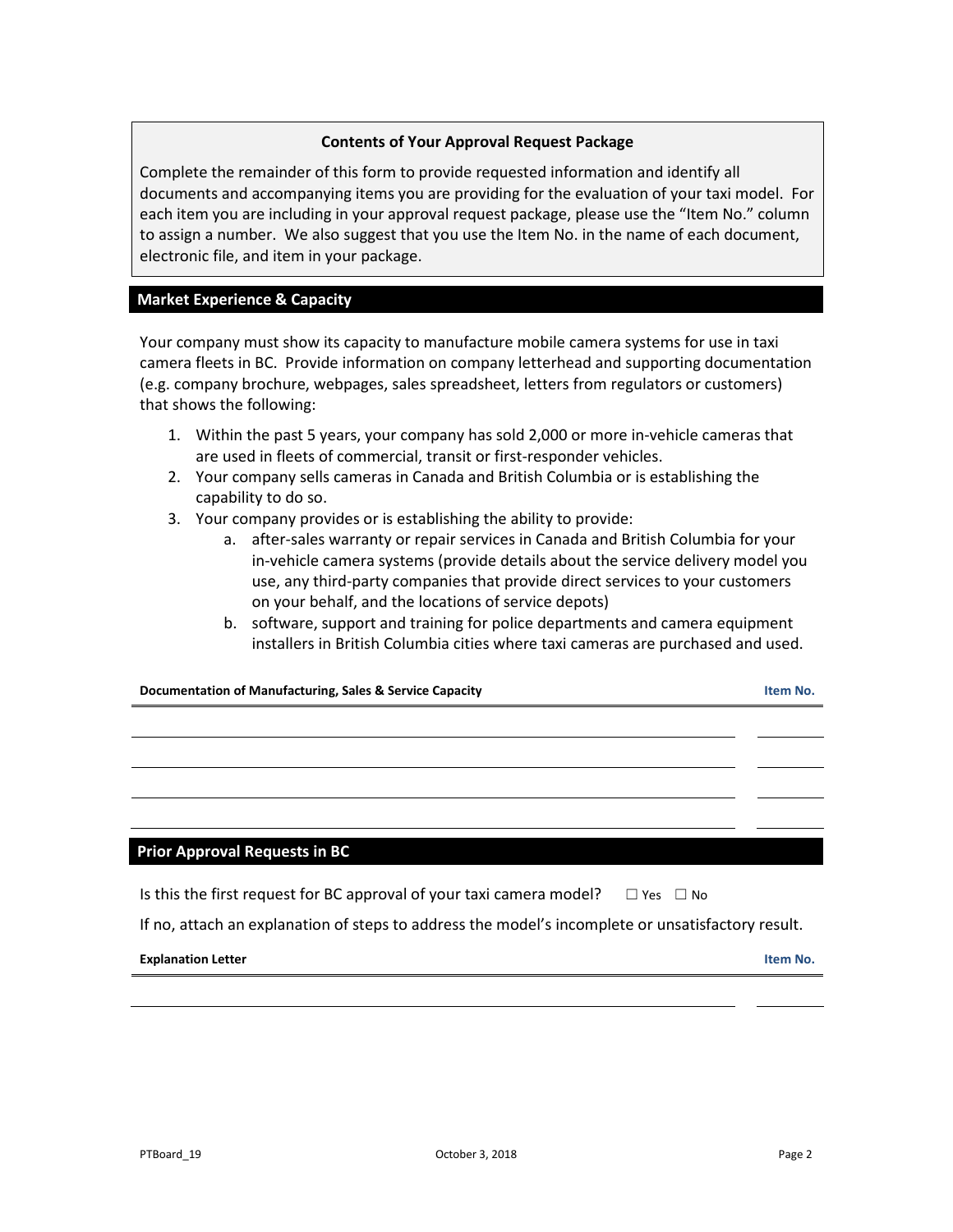### **Prior Approvals Outside BC**

If your camera is approved for use in taxis in a jurisdiction outside BC, identify a regulatory agency, if any, that reviewed and approved it. Also include a technical evaluation report (or test certificate if the report is unavailable) that supported approval. Providing this information is voluntary and many assist with the evaluation in BC, but does not replace any camera evaluation requirements. If you have multiple evaluation reports, we suggest that you include the report that documents a rigorous or detailed review.

| <b>Approving Agency &amp; Jurisdiction</b> | <b>Technical Report</b>                 | Item No. |
|--------------------------------------------|-----------------------------------------|----------|
|                                            | $\Box$ No report $\Box$ Report attached |          |

#### **Camera Specifications**

Complete the [Taxi Camera Specifications worksheet](http://www.th.gov.bc.ca/forms/getForm.aspx?formId=1421) and send it electronically as an Excel file. Also include one or more company brochures or webpages (PDF or print) that contains a picture of the camera system and its main components, and information about its functions and technical specifications.

| Item | <b>Notes</b> | Item No. |
|------|--------------|----------|
|      |              |          |
|      |              |          |
|      |              |          |
|      |              |          |
|      |              |          |

### **Source of Media & Recordings for Evaluation**

Evaluations include the review of all storage media devices that the test camera used to record digital image files or video clips. Complete this section to identify the source of the recordings and how they were obtained. If recordings were made with a camera installed in a BC taxi and you previously sent notices that contains this information (see the form for submitting a BC Taxi [Camera Field Test Plan\)](http://www.th.gov.bc.ca/forms/getForm.aspx?formId=1422), complete any sections that have changed since notice was provided.

| <b>Recording dates from:</b>       | to                   |             |                    |                         |
|------------------------------------|----------------------|-------------|--------------------|-------------------------|
| Taxi Company:                      | City:                |             | Country:           |                         |
| Manager:                           | Phone:               |             | Email:             |                         |
| <b>Taxi Number:</b>                | <b>Plate Number:</b> |             | <b>Body Style:</b> | $\Box$ Sedan $\Box$ Van |
| <b>Taxi Driver:</b>                | Phone:               |             | Email:             |                         |
| <b>Camera Installation Company</b> |                      | Technician: |                    |                         |
| Phone:                             |                      | Email:      |                    |                         |
| More Info:                         |                      |             |                    |                         |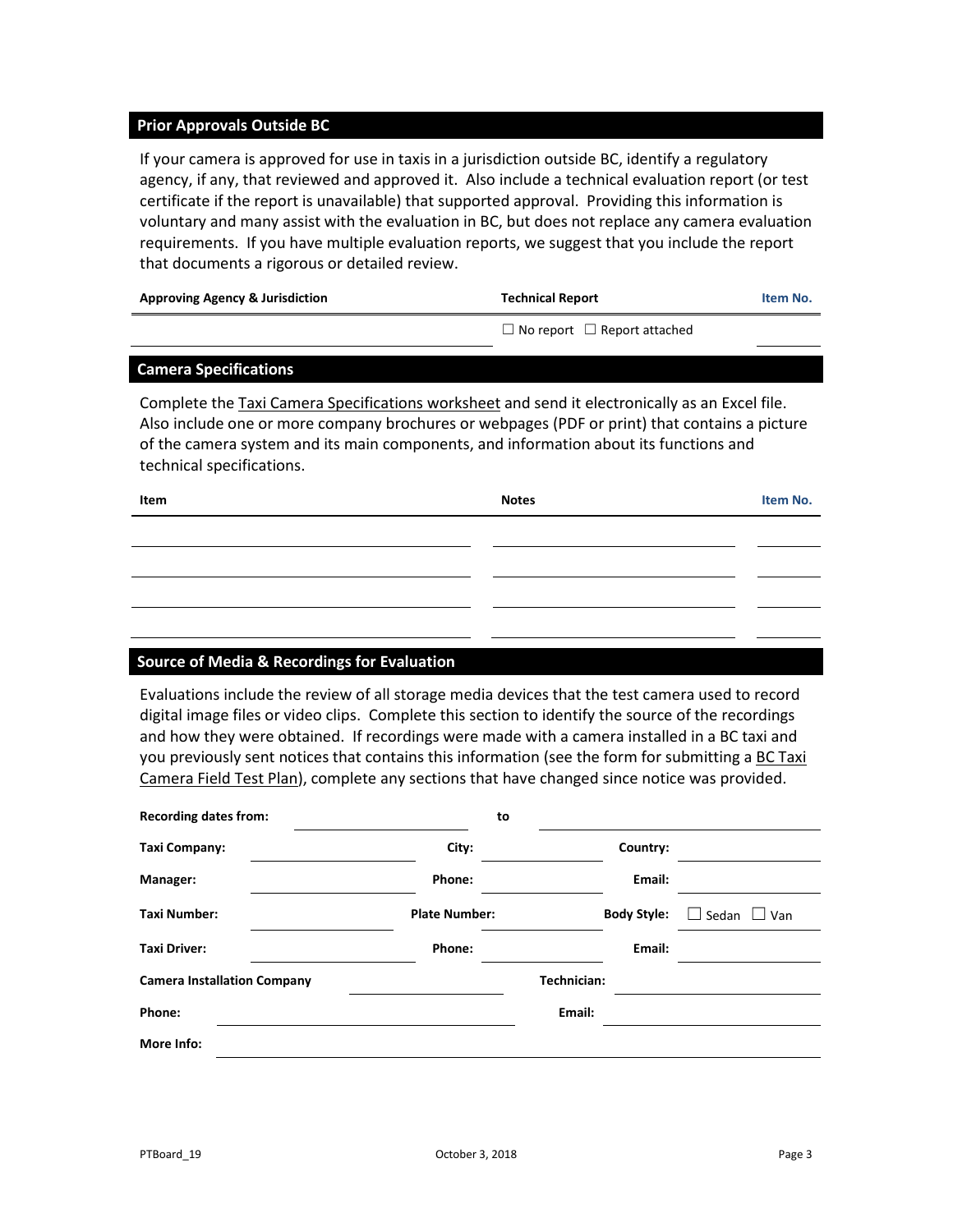# **Storage Media Devices & Access**

List the physical, recording media you are submitting with this package. Also, identify any nonremovable media that is not included (e.g. a server that can be accessed remotely). Complete one table below for each media storage device your taxi camera used to make recordings. Only send media with original recordings made by the taxi camera model you want approved.

# **Storage Media Device "A"**

| <b>Brand &amp; Model:</b>             |                                           | <b>Serial No.:</b>                                                           | Item No.                         |
|---------------------------------------|-------------------------------------------|------------------------------------------------------------------------------|----------------------------------|
| <b>Device Type:</b>                   |                                           | Card $\Box$ USB stick $\Box$ Drive $\Box$ Server $\Box$ Cloud service        | Capacity (GB):                   |
| Device location in vehicle:           |                                           |                                                                              | $\Box$ Device is outside vehicle |
|                                       | Country where external device is located: |                                                                              | $\Box$ Device is inside vehicle  |
| Software needed to see images:        |                                           |                                                                              | $\Box$ Not software needed       |
| Password needed to access files:      |                                           |                                                                              | $\Box$ No password needed        |
| Link needed to access files remotely: |                                           |                                                                              | $\Box$ No remote access          |
| More Info:                            |                                           |                                                                              |                                  |
| <b>Storage Media Device "B"</b>       |                                           |                                                                              |                                  |
| <b>Brand &amp; Model:</b>             |                                           | <b>Serial No.:</b>                                                           | Item No.                         |
| <b>Device Type:</b>                   |                                           | $\Box$ Card $\Box$ USB stick $\Box$ Drive $\Box$ Server $\Box$ Cloud service | Capacity (GB):                   |
| Device location in vehicle:           |                                           |                                                                              | $\Box$ Device is outside vehicle |
|                                       | Country where external device is located: |                                                                              | □ Device is inside vehicle       |
| Software needed to see images:        |                                           |                                                                              | $\Box$ Not software needed       |
| Password needed to access files:      |                                           |                                                                              | $\Box$ No password needed        |
| Link needed to access files remotely: |                                           |                                                                              | $\Box$ No remote access          |
| More Info:                            |                                           |                                                                              |                                  |
| <b>Storage Media Device "C"</b>       |                                           |                                                                              |                                  |
| <b>Brand &amp; Model:</b>             |                                           | Serial No.:                                                                  | Item No.                         |
| <b>Device Type:</b>                   | $\Box$ USB stick $\,$ $\,$ $\,$<br>Card L | $\Box$ Drive $\Box$ Server $\Box$ Cloud service                              | Capacity (GB):                   |
| Device location in vehicle:           |                                           |                                                                              | $\Box$ Device is outside vehicle |
|                                       | Country where external device is located: |                                                                              | $\Box$ Device is inside vehicle  |
| Software needed to see images:        |                                           |                                                                              | $\Box$ Not software needed       |
| Password needed to access files:      |                                           |                                                                              | $\Box$ No password needed        |
| Link needed to access files remotely: |                                           |                                                                              | $\Box$ No remote access          |
| More Info:                            |                                           |                                                                              |                                  |